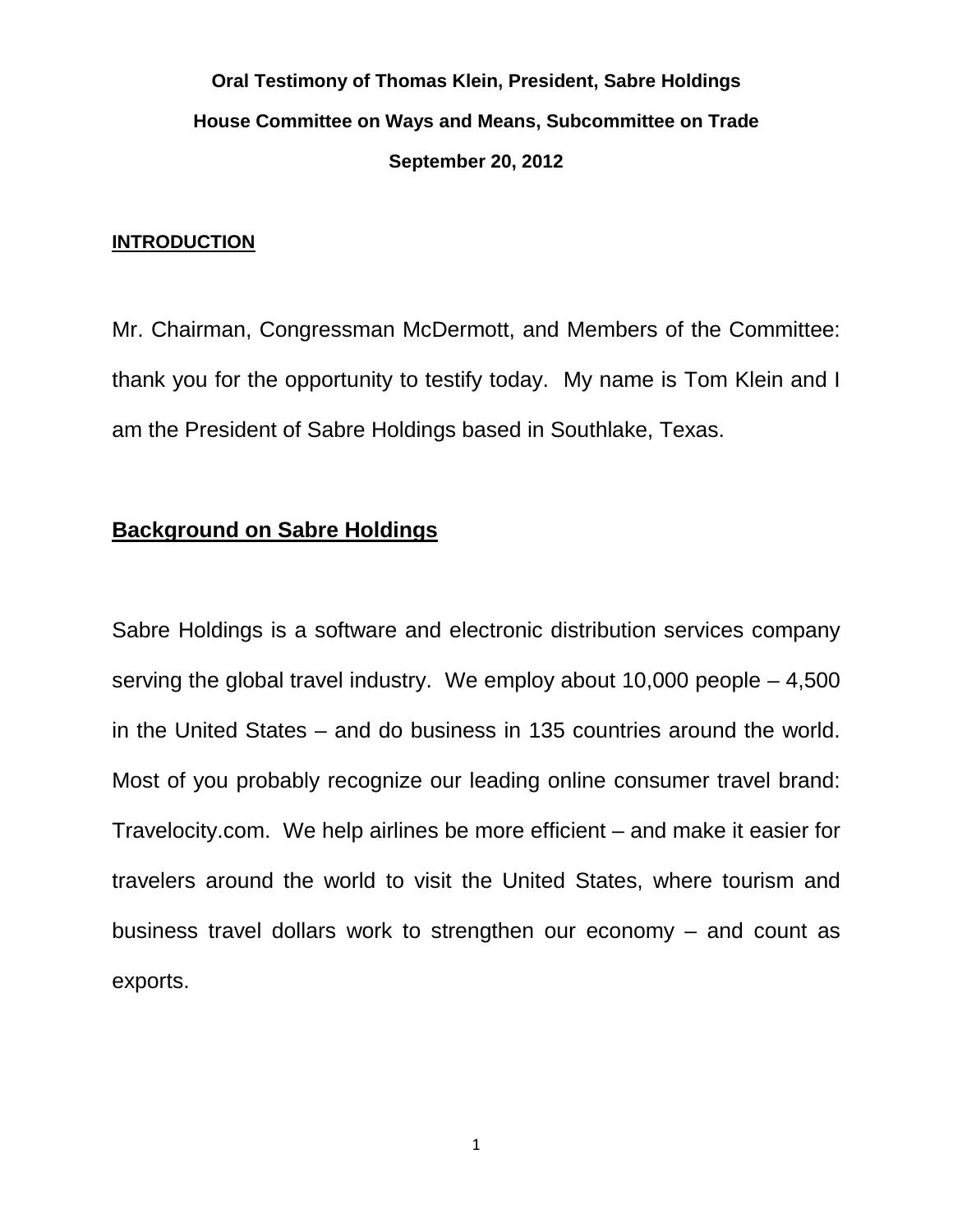Although we are a mid-sized company, we believe that we can compete with anyone in the world, and we have focused intensely on the international market. In our fast growing software businesses, in 2001, just 12% of our revenues came from international markets. But we invested heavily to build out our global capabilities. It took time and it took money – but we have seen the results. Today, 65% of our revenues from those businesses come from international markets, and we expect that number to increase to 75% by 2015.

We are meeting this global demand by creating many new high paying jobs. Since the beginning of 2010, we have added over 1,400 positions globally, with more than 800 of these jobs based in the United States. The average American technology worker at Sabre makes \$87,000 per year.

Yet as innovative and world-class as our software services have become, the international playing field is not always level. It is often tilted, and in those cases we find it difficult if not impossible to compete.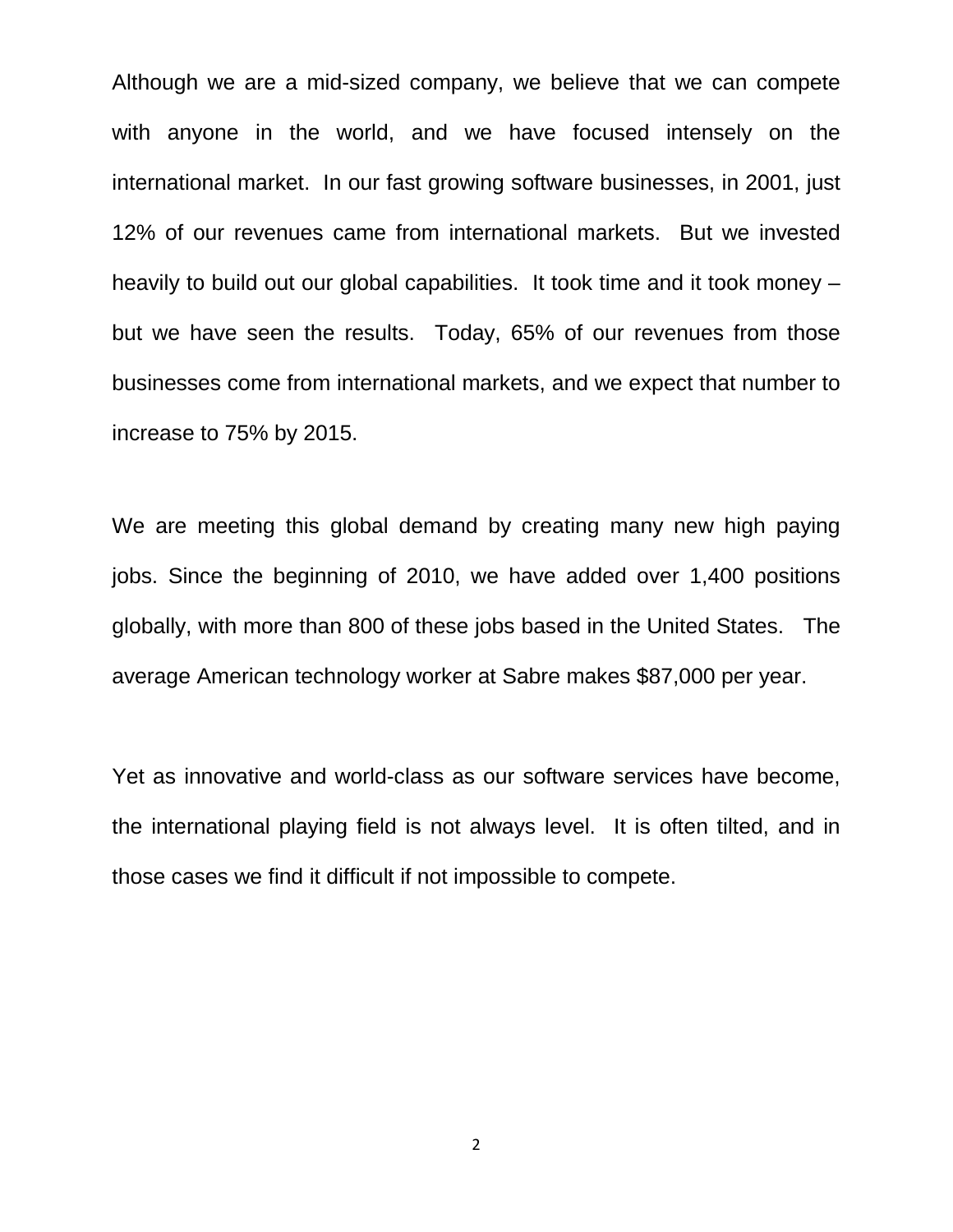## **SERVICES LIBERALIZATION**

We all know that we need to update our international legal framework for services. The WTO's General Agreement on Trade in Services is over fifteen years old. In that time, we have seen the travel industry change dramatically. More than ever, individuals are searching for and booking travel online, and the biggest growth in consumer-driven travel is outside the United States.

Yet, the trade rules have not kept up. Governments take advantage of this vacuum to create protectionist measures that stymie competition. An international services agreement is a strong step in the right direction. Taken at its fullest potential, a high-standard agreement will lower barriers in important markets, create much-needed pressure on other countries that are not participants, like China, and help generate momentum toward liberalization more broadly at the WTO.

Such an agreement has the potential to help our company in a number of ways.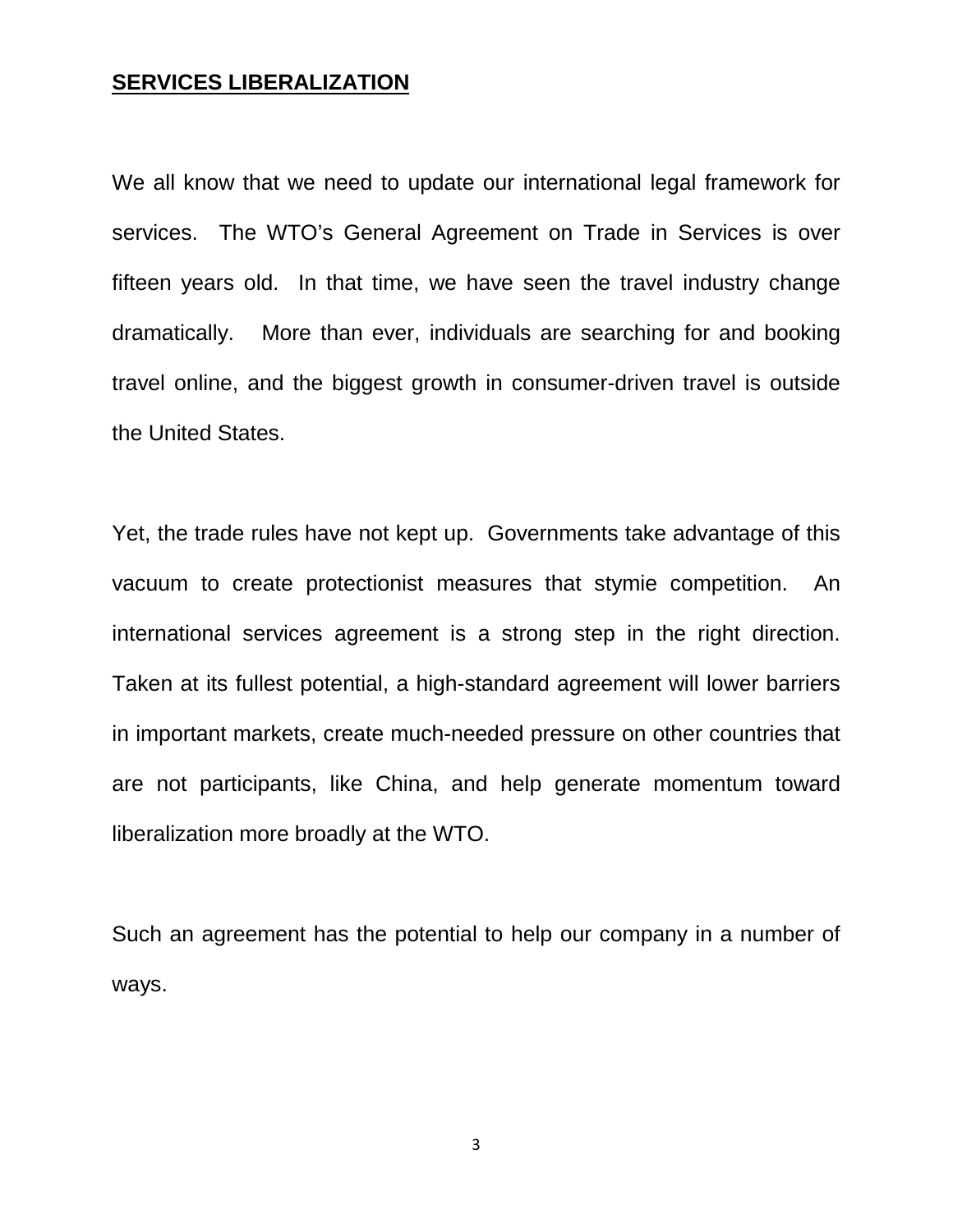#### **Transparency**

One important benefit that a services agreement may offer is increased transparency. The more countries play by the same rules, and the more we know about and have input into those rules, the easier it is to do business, and to resolve disputes when they arise. FTAs have traditionally included strong transparency provisions – for example, requirements that countries publish regulations in a clear and timely manner and consult with stakeholders. Replicating these successes on a larger scale would only benefit American companies, small and large alike, doing business overseas.

## **Discriminatory Licensing**

One challenge for companies like ours is that countries often deny operating licenses to foreign companies in order to protect their own domestic enterprises. For example, China's state-owned travel distribution monopoly, TravelSky is the only company licensed to provide passenger reservations systems and airport departure control systems in that country. Foreign competitors, including Sabre, are simply shut out.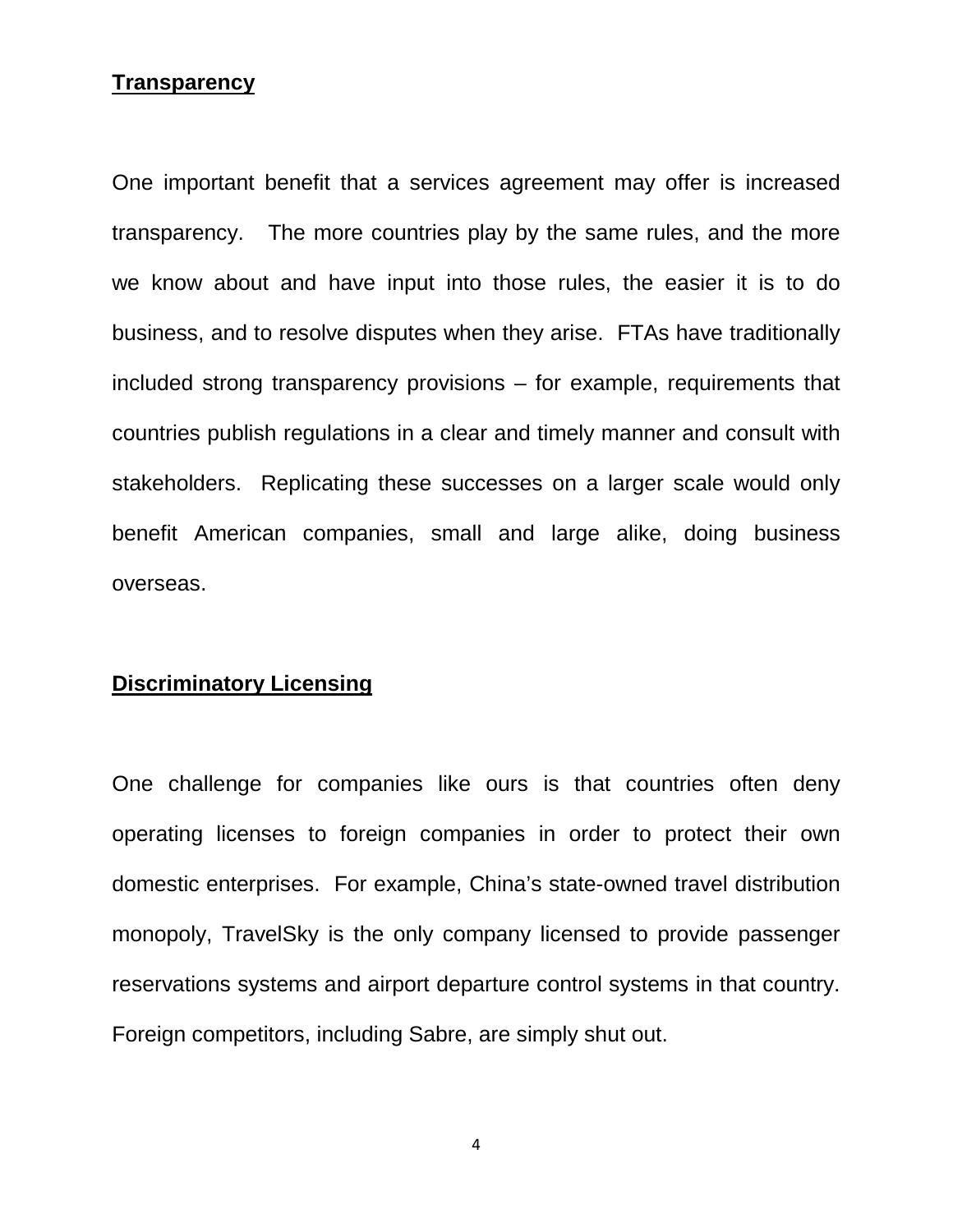## **Data Flows**

Another challenge for our industry is what we call "Big Data" – how to store, search and access huge amounts of data in a way that is timely and useful for consumers.

In a global environment, having control over how this data is stored, distributed, and used is critically important to our business – and our customers. An agreement that ensures data can flow freely across borders would be a powerful tool.

## **The Chile FTA – A Success Story**

The value of trade agreements is proven by Sabre's experience in Chile. We have had tremendous success in Chile, including with LAN Airlines, which recently chose Sabre as the airline's reservation and operational systems solutions provider. Our presence in that country before the FTA was much smaller, with a European competitor dominating the market.

After the FTA was signed, the Chilean government put out an RFP requiring that any bidder use our European competitor's automation